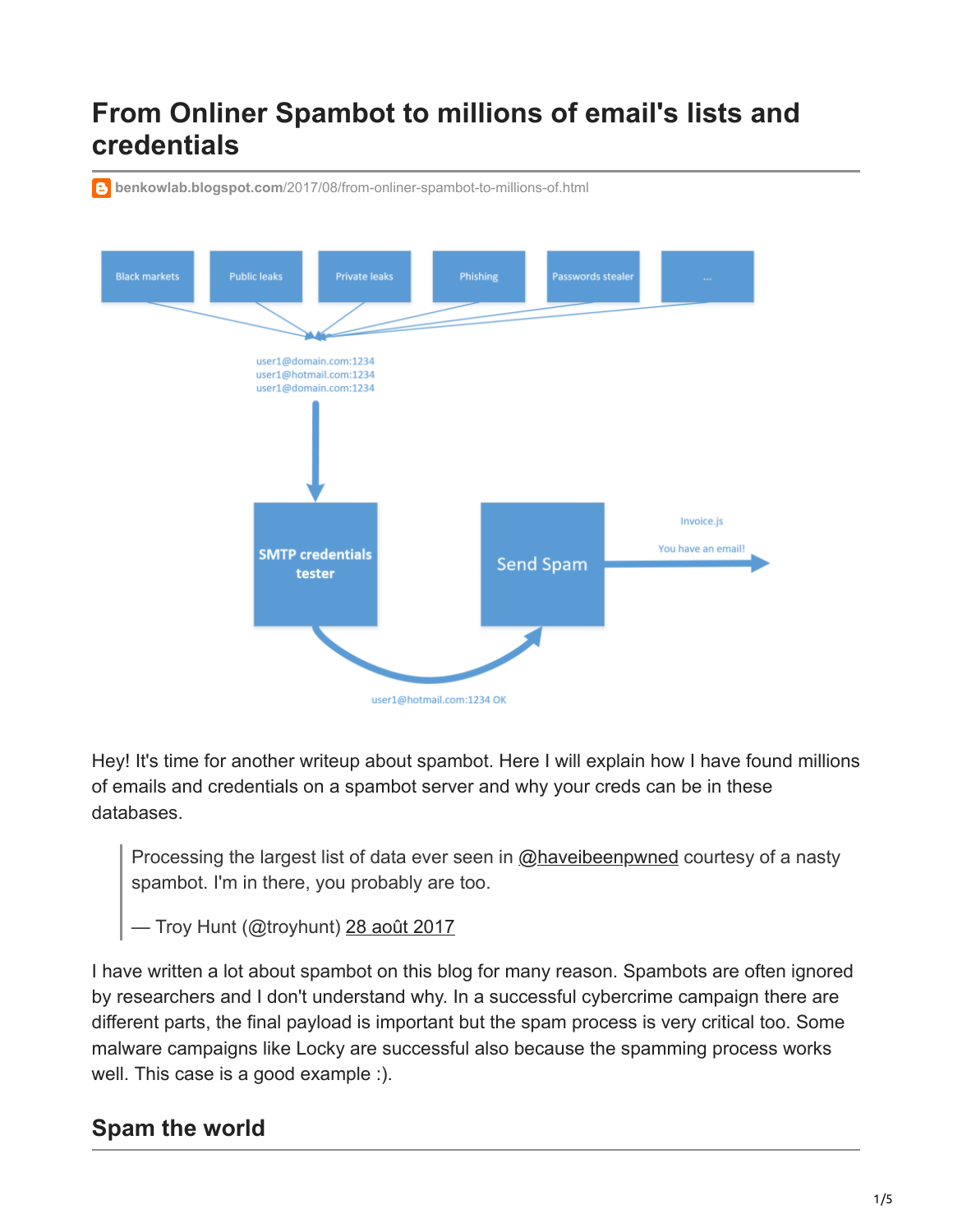As introduction, we will have a look at what is a spambot, why crooks use them and why they need huge list of credentials. In the past, it used to be easier for attackers to send mass spams: they just had to scan the Internet to find vulnerable SMTP server (with weak passwords or in [Open Relay mode](https://www.spamhaus.org/news/article/706/the-return-of-the-open-relays)) and use them to send Spams. However, nowadays, it's more complicated. There are a lot of anti spam companies, products or firewalls. Most of the open relays are blacklisted and the attackers have to find another way to send mass spams. Among the available options, I have seen 2 very common behaviour:

#### **PHP Mailer**

The most used tricks I have seen is to use compromised websites. For instance, this kind of spamming campaign has been used for a big [Andromeda campaign](https://thisissecurity.stormshield.com/2016/04/12/gamarue-loves-malicious-javascript-too/). The principle is simple:

- The spammer hacks a lot (10k/20k) of websites (via well known vulnerabilities on Wordpress, Joomla, OpenCart or FTP/SSH bruteforce etc) or buy access to a lot of websites on a random shop
- He uses these websites for hosting a **PHP** script in charge of sending emails.
- He controls all the websites via a software or a web panel and uses them to send spam

Due to the almost infinite number of out-of-date websites on the Internet, it's difficult to blacklist every websites and it's really easy to use them for the spammer.

#### **Malware spammer**

The other common way to send spam is more brutal. Here, the attacker creates or buys a specifique malware used to infects people and send spams. The more the attacker infects people, the more he can distribute spams through different IPs. However, a random pwned Windows machine is not enought to send spam. For that, the attacker needs some email server (SMTP) credentials. This is where you can be concerned by Spambot :) Indeed, to send spam, the attacker needs a huge list of SMTP credentials. To do so, there are only two options: create it or buy it :D And it's the same as for the IPs: the more SMTP servers he can find, the more he can distribute the campaign. Lets go through an example to see how attackers create SMTP credentials lists:

### **Credentials: Spambots gasoline**

I will take as an example the Onliner spambot. This spambot is used since at least 2016 to spread a banking trojan called Gozi. I have seen this spambot targeting specific countries like Italy, or specific business like Hotels. Some emails example: DHL notification: Email targeting Hotel business: If you're curious about this case, I have tried to give some details in 3 blog posts:

- [A journey inside Gozi campaign](https://benkowlab.blogspot.fr/2017/01/a-journey-inside-ursnif-campaign.html)
- [Spambot safari #2 Online Mail System](https://benkowlab.blogspot.fr/2017/02/spambot-safari-2-online-mail-system.html)
- [A third look at JSDropper/Gozi campaign Proxy Statistics](https://benkowlab.blogspot.fr/2017/08/a-third-look-in-jsdropperursnif.html)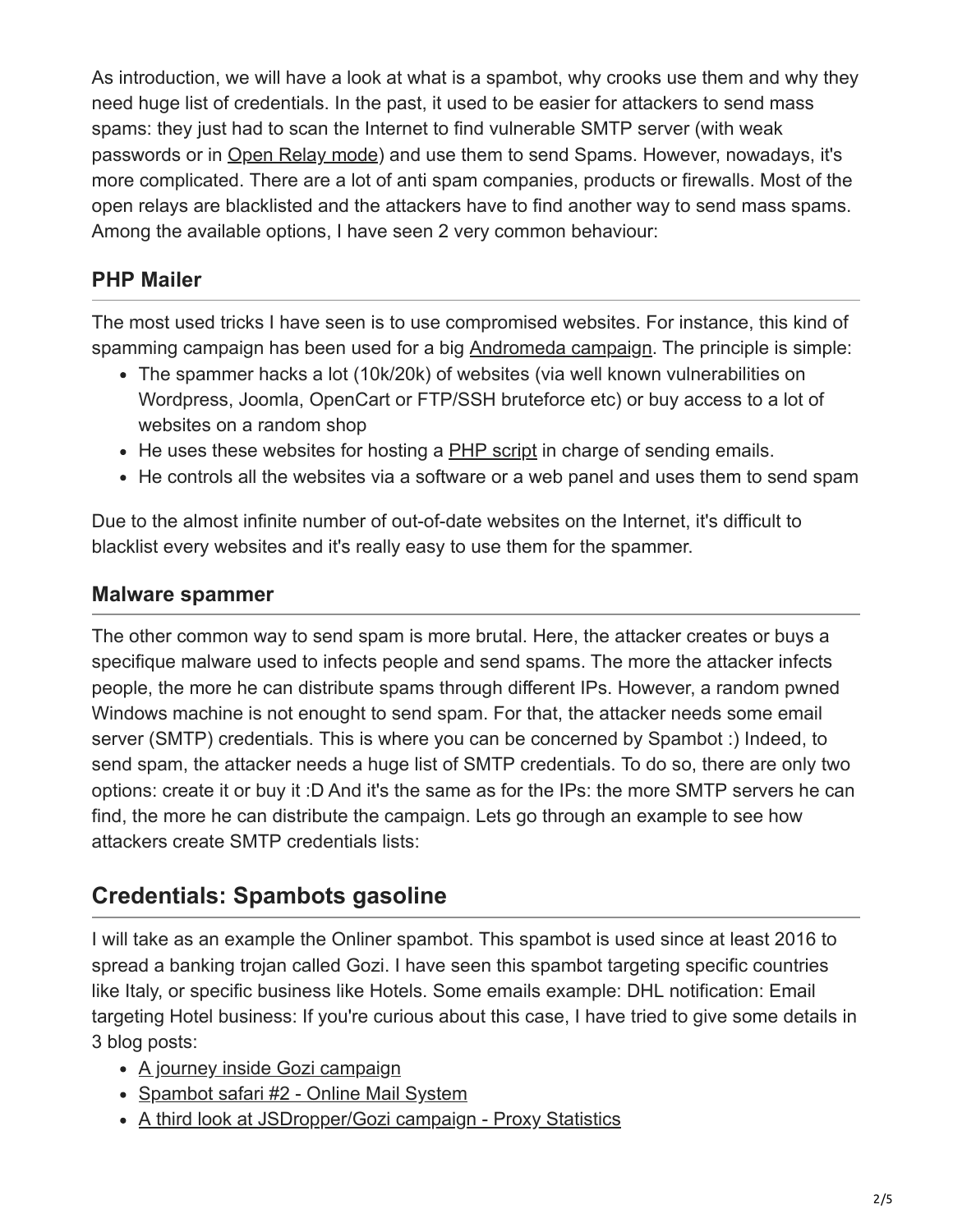TL;DR: this malware, after infecting your machine, uses 2 modules:

- A module in charge of sending spam
- A module in charge of creating a huge list of SMTP credentials

To create the list, the attacker provides to the second module a list of emails and credentials like sales@cliffordanddrew.co.uk / 123456 or peter.warner@mcswholesale.co.uk / MysuperPass. Then, the module tries to send an email using this combinaison. If it works, credential are added to the SMTP list. Else, credentials are ignored. Thanks to free email services like outlook, gmail or your ISP, the attacker can suppose that a lot of people reuse the same password and use your outlook adress to send spam :)



It's difficult to know where those lists of credentials came from. I have obviously seen a lot of public leaks (like Linkedin, Baidu or with every passwords in clear text) but credentials can also came from phishing campaigns, credentials stealer malwares like Pony, or they can also be found in a shop. Somebody even show me a spambot with a SQL injection scanner which scan Internet, looks for SQLi, retrieves SQL tables with names like "user" or "admin". Thanks to an open directory on the web server of the Onliner Spambot CNC, I was able to grab all the spamming data It's composed of ~40GB of emails, credentials or SMTP configuration. These data are composed of:

- Huge lists of credentials like email: password (in clear text)
- Huge lists of Emails to spam
- Spambot configuration files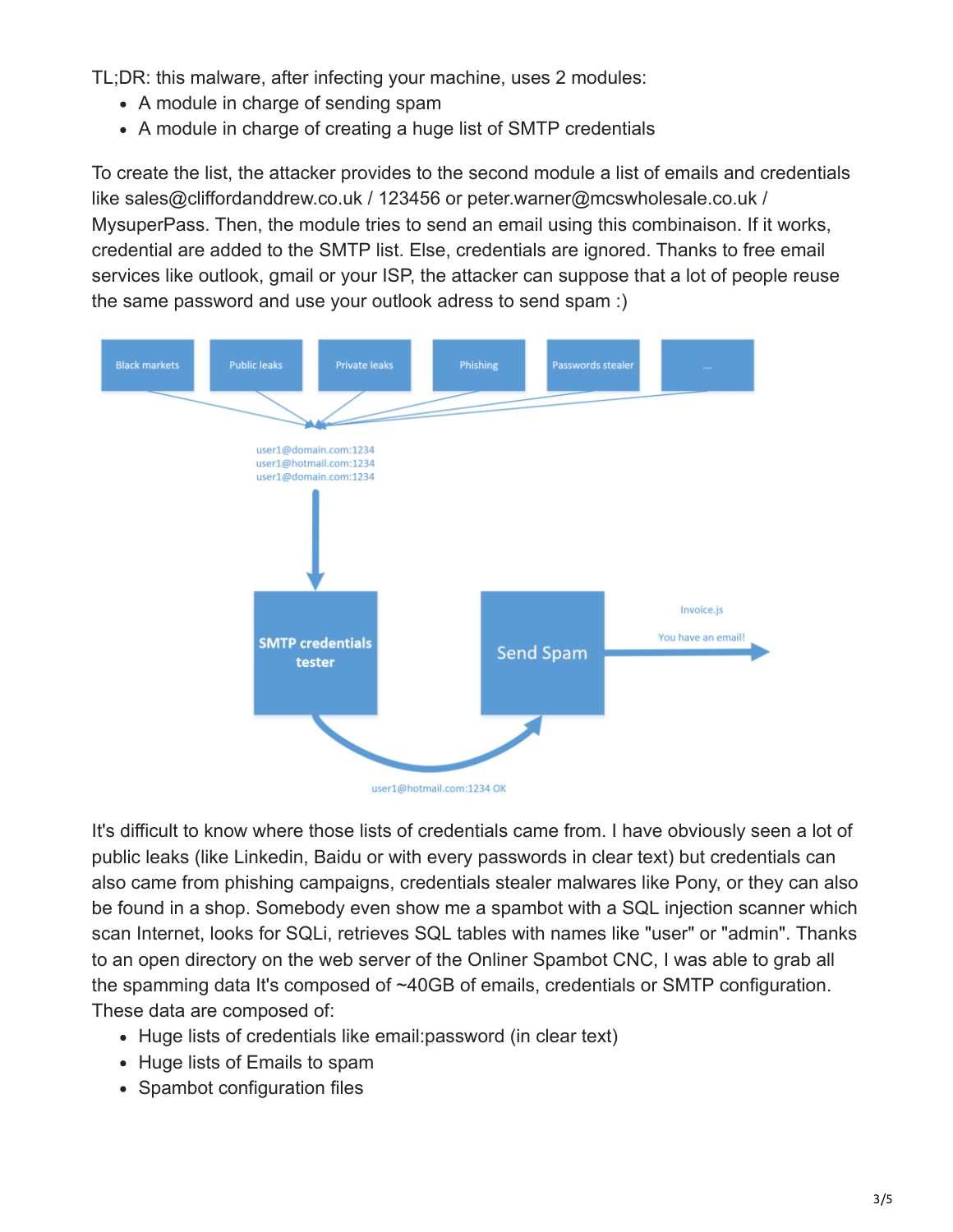I have found around 80 millions credentials (unsorted, it's an estimation, I cannot deal with so big txt files). One part (~2 millions) seems to come from a Facebook phishing campaign, those I have tested seems to be working and were not on HIBP. Therefore, it's difficult to say where did your credentials come from.

## **Making emails lists like a pro**

Inside all these data, we can see a lot of emails (used for sending spam to). Because I have been following these guys for almost a year I'm able to explain how they built these lists. After looking at the spambot logs, I have seen that it was used to send fingerprinting spam. What does this mean?. Before starting a new malware campaign, the attacker used the spambot to send this kind of emails: If you look at the email you will see that inside this random spam, there is a hidden 1x1 gif. This method is well known in the marketing industry. Indeed, when you open this random spam, a request with your IP and your User-Agent will be sent to the server that hosts the gif. With these information, the spammer is able to know when you have opened the email, from where and on which device (Iphone ? Outlook?...). At the same time, the request also allows the attacker to know that the email is valid and people actually open spams :). This is an example of a classification script found on one Onliner spambot server: Example of output : As a reminder: **DON'T OPEN SPAM!**

## **Conclusion**

If you're a malware researcher, it's time to look deeper in the spambot business. It's a creative market which interracts with a lot of other cybercrime business. Around Spambot you will often found phisher, password stealer botmaster, website scanners, malware developers, dropper developers, payload hosters, and so on. The way is maybe short between the lame Pony you have received last month in a stupid .ace archive and a spambot



that spread Gozi.

### **Annexe**

Some urls found in spam configuration files:

• hxxp://119.28.18.104/IMG\_8026.zip